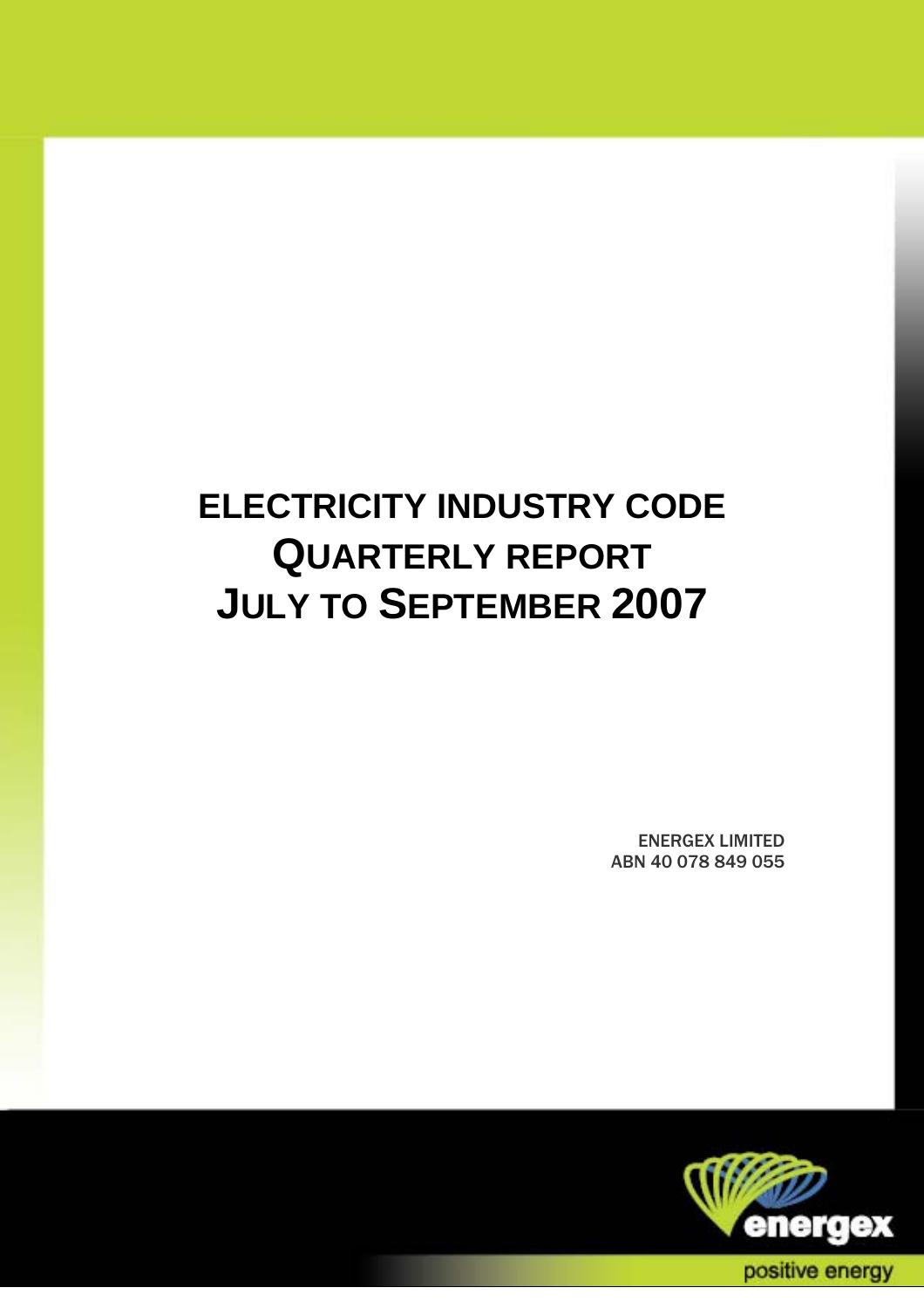

#### **TABLE OF CONTENTS**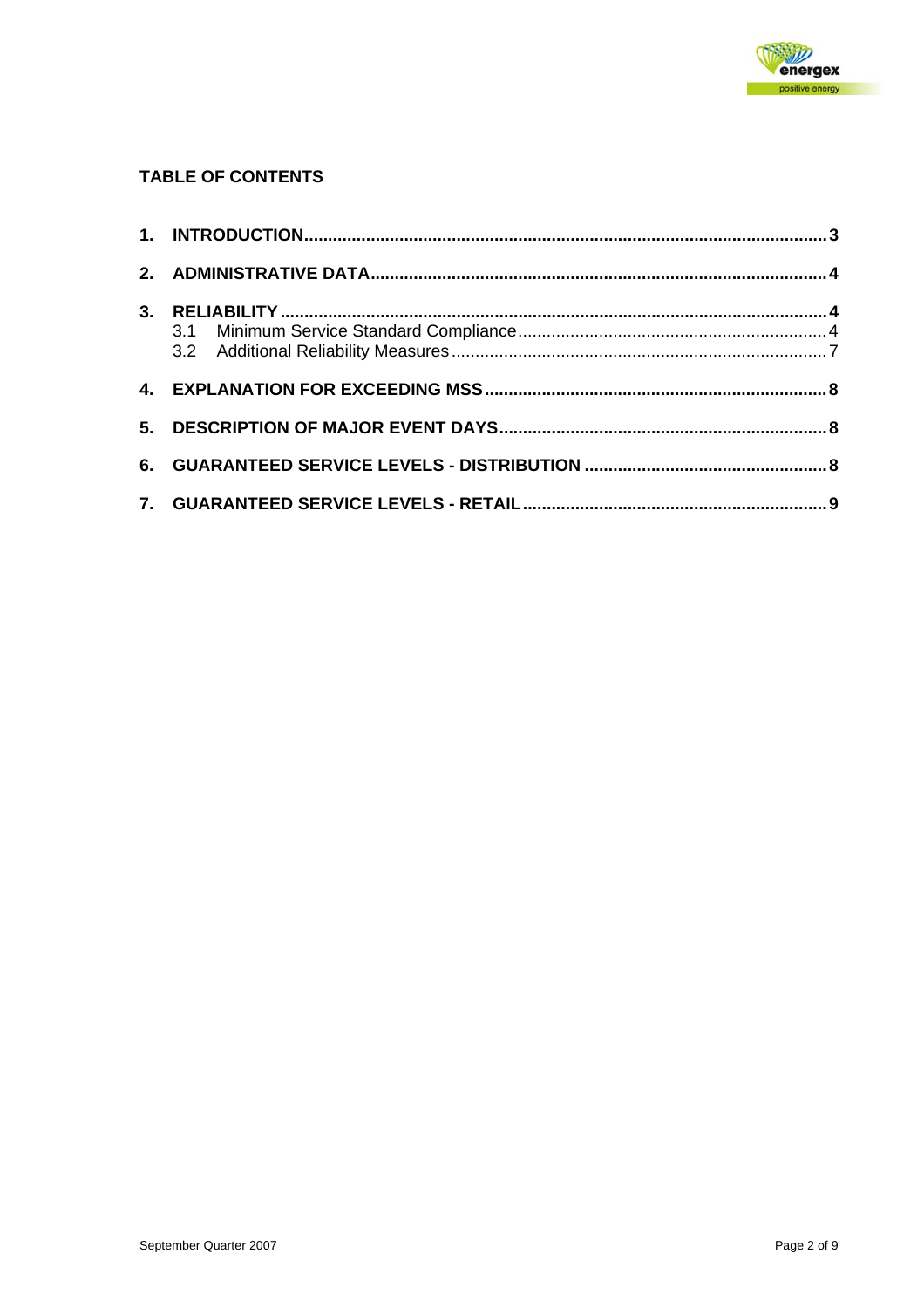

### **1. INTRODUCTION**

In response to the recommendations from the Electricity Distribution Service Delivery (EDSD – also referred to as the Sommerville Report) inquiry, the Queensland Government introduced the Queensland Electricity Industry Code ("Industry Code") under the *Electricity Act 1994* in January 2005. The third edition of the Industry Code became effective on the 1 July 2007.

Section 2.6.2 of the Industry Code requires Queensland's distribution entities to submit to the QCA a report within two months of the end of each quarter detailing the following:

- i. compliance with minimum service standards outlined in clause 2.4 of the Industry Code, including:
	- (a) performance against the SAIDI and SAIFI limits, by feeder type, including those interruptions listed in clause 2.4.3 of the Industry Code;
	- (b) performance against the SAIDI and SAIFI limits, by feeder type, excluding those interruptions listed in clause 2.4.3 of the Industry Code;
	- (c) details of the interruptions excluded under clause 2.4.3, including the number of minutes and interruptions excluded by feeder type and category of exclusion;
	- (d) description of any major event days; and
	- (e) the explanation of reasons for the distribution entity exceeding (where applicable) those minimum service standards and proposals to improve performance;
- ii. compliance with the guaranteed service levels (GSL), including:
	- (a) the number of GSL payments given by category and the amount of such rebates;
	- (b) the number of GSL payment claims by category; and
	- (c) the number of rejected GSL payment claims by category; and
- iii. any other matter reasonably notified by the QCA.

The reported information is for the period July to September 2007 and the financial year to date figures as at the end of September 2007.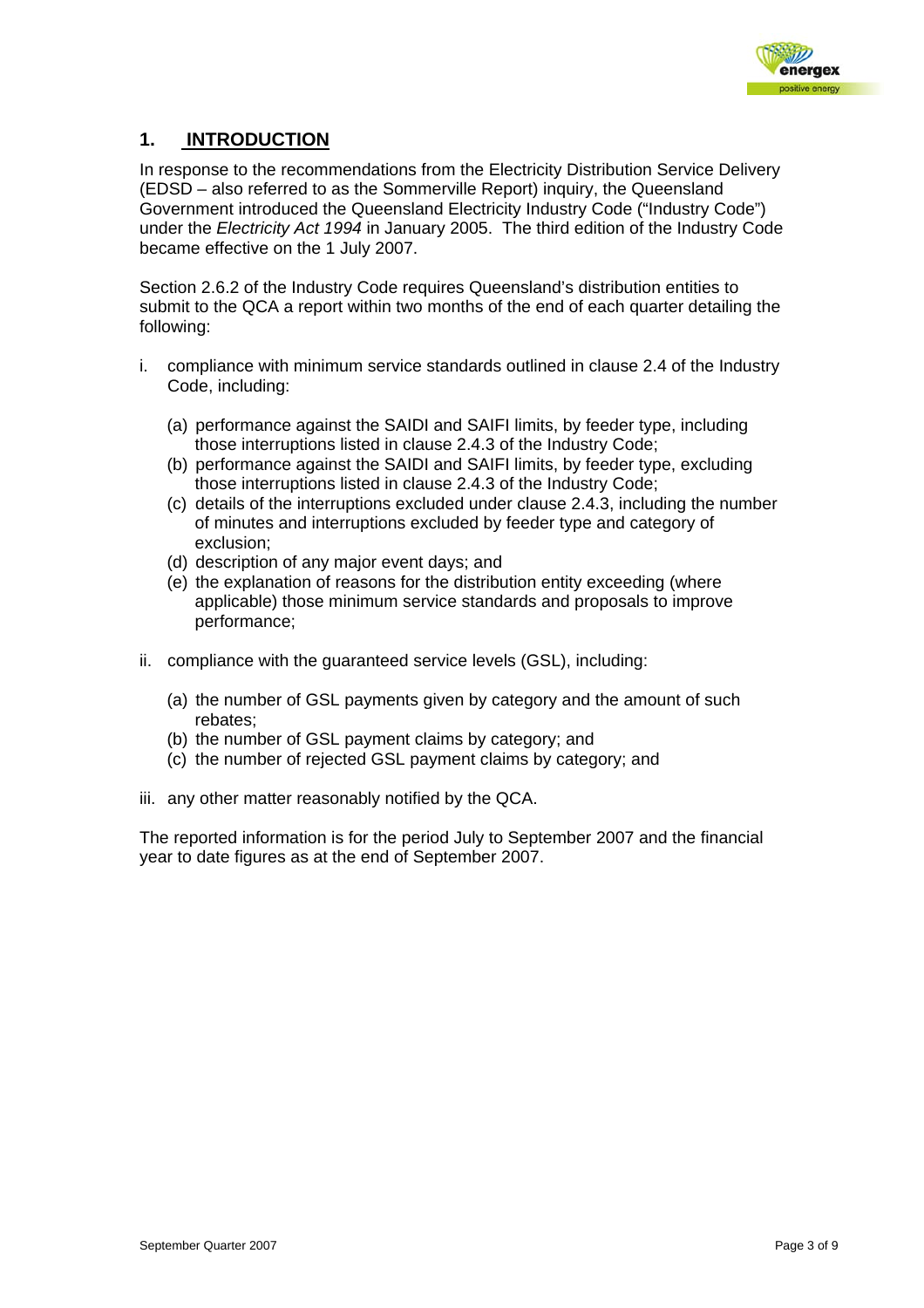

## **2. ADMINISTRATIVE DATA**

| <b>Measure</b>                               | Units | Value                  |
|----------------------------------------------|-------|------------------------|
| <b>Distribution Network Service Provider</b> | name  | <b>ENERGEX Limited</b> |
| First day of reporting period                | date  | 01-07-2007             |
| Last day of reporting period                 | date  | 30-09-2007             |

## **3. RELIABILITY**

# **3.1 Minimum Service Standard Compliance<sup>1</sup>**

|                                                                |                  | <b>Financial</b> |            |  |  |  |  |  |
|----------------------------------------------------------------|------------------|------------------|------------|--|--|--|--|--|
|                                                                | <b>September</b> | year to date     | <b>MSS</b> |  |  |  |  |  |
| <b>Measure</b>                                                 | Quarter 2007     | (12 months)      | 2007-08    |  |  |  |  |  |
| System Average Interruption Duration Index (SAIDI) - (minutes) |                  |                  |            |  |  |  |  |  |
| <b>Total Including Exclusions &amp; Major Event</b>            |                  |                  |            |  |  |  |  |  |
| Days <sup>2</sup>                                              | 29.050           | 29.050           | n/a        |  |  |  |  |  |
| Central business district                                      | 0.076            | 0.076            | n/a        |  |  |  |  |  |
| Urban                                                          | 15.909           | 15.909           | n/a        |  |  |  |  |  |
| Short rural                                                    | 59.959           | 59.959           | n/a        |  |  |  |  |  |
| Long rural                                                     | na               | na               | n/a        |  |  |  |  |  |
| <b>Generation &amp; Transmission</b>                           | 0.000            | 0.000            | n/a        |  |  |  |  |  |
| Central business district                                      | 0.000            | 0.000            | n/a        |  |  |  |  |  |
| Urban                                                          | 0.000            | 0.000            | n/a        |  |  |  |  |  |
| Short rural                                                    | 0.000            | 0.000            | n/a        |  |  |  |  |  |
| Long rural                                                     | na               | na               | n/a        |  |  |  |  |  |
| <b>NEMMCO</b> direction                                        | 0.000            | 0.000            | n/a        |  |  |  |  |  |
| Central business district                                      | 0.000            | 0.000            | n/a        |  |  |  |  |  |
| Urban                                                          | 0.000            | 0.000            | n/a        |  |  |  |  |  |
| Short rural                                                    | 0.000            | 0.000            | n/a        |  |  |  |  |  |
| Long rural                                                     | na               | na               | n/a        |  |  |  |  |  |
| Automatic load shedding                                        | 0.000            | 0.000            | n/a        |  |  |  |  |  |
| Central business district                                      | 0.000            | 0.000            | n/a        |  |  |  |  |  |
| Urban                                                          | 0.000            | 0.000            | n/a        |  |  |  |  |  |
| Short rural                                                    | 0.000            | 0.000            | n/a        |  |  |  |  |  |
| Long rural                                                     | na               | na               | n/a        |  |  |  |  |  |
| <b>Customer Caused Interruptions</b>                           | 0.00062          | 0.00062          | n/a        |  |  |  |  |  |
| Central business district                                      | 0.000            | 0.000            | n/a        |  |  |  |  |  |
| Urban                                                          | 0.00013          | 0.00013          | n/a        |  |  |  |  |  |
| Short rural                                                    | 0.00178          | 0.00178          | n/a        |  |  |  |  |  |
| Long rural                                                     | na               | na               | n/a        |  |  |  |  |  |
| Authorised Interruption for Public Safety                      | 0.01837          | 0.01837          | n/a        |  |  |  |  |  |
| Central business district                                      | 0.000            | 0.000            | n/a        |  |  |  |  |  |
| Urban                                                          | 0.02656          | 0.02656          | n/a        |  |  |  |  |  |
| Short rural                                                    | 0.000            | 0.000            | n/a        |  |  |  |  |  |
| Long rural                                                     | na               | na               | n/a        |  |  |  |  |  |

 $\frac{1}{1}$  The reliability statistics include single loss of supply events as required under the Code's definition of an interruption.

This reliability statistic is an overall network number i.e. is a weighted summation of the reliability results for CBD, Urban and Short Rural components of ENERGEX's network.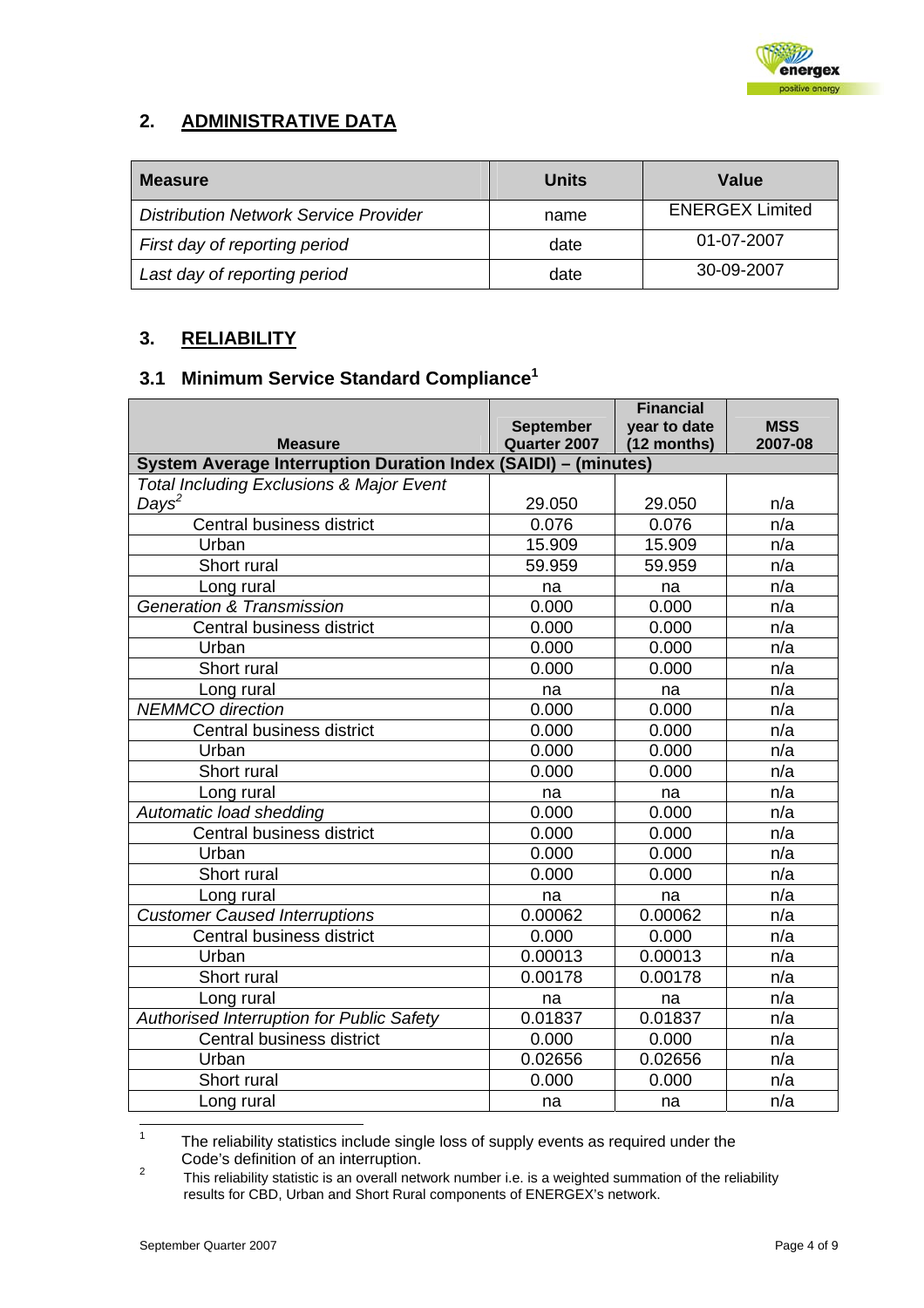

|                                                                |                                  | <b>Financial</b>            |                       |
|----------------------------------------------------------------|----------------------------------|-----------------------------|-----------------------|
| <b>Measure</b>                                                 | <b>September</b><br>Quarter 2007 | year to date<br>(12 months) | <b>MSS</b><br>2007-08 |
| <b>Total exclusions</b>                                        | 0.019                            | 0.019                       | n/a                   |
| Central business district                                      | 0.000                            | 0.000                       | n/a                   |
| Urban                                                          | 0.02669                          | 0.02669                     | n/a                   |
| Short rural                                                    | 0.00178                          | 0.00178                     | n/a                   |
| Long rural                                                     | na                               | na                          | n/a                   |
| <b>Major Event Days</b>                                        | 0.000                            | 0.000                       | n/a                   |
| Central business district                                      | 0.000                            | 0.000                       | n/a                   |
| Urban                                                          | 0.000                            | 0.000                       | n/a                   |
| Short rural                                                    | 0.000                            | 0.000                       | n/a                   |
| Long rural                                                     | na                               | na                          | n/a                   |
| <b>Distribution system</b>                                     | 29.031                           | 29.031                      | na                    |
| Central business district                                      | 0.076                            | 0.076                       | 20                    |
| Urban                                                          | 15.883                           | 15.883                      | 134                   |
| Short rural                                                    | 59.957                           | 59.957                      | 244                   |
| Long rural                                                     | na                               | na                          | na                    |
| System Average Interruption Frequency Index (SAIFI) - (number) |                                  |                             |                       |
| <b>Total Including Exclusions &amp; Major Event</b>            |                                  |                             |                       |
| $Days^3$                                                       | 0.352                            | 0.352                       | n/a                   |
| Central business district                                      | 0.008                            | 0.008                       | n/a                   |
| Urban                                                          | 0.225                            | 0.225                       | n/a                   |
| Short rural                                                    | 0.651                            | 0.651                       | n/a                   |
| Long rural                                                     | na                               | na                          | n/a                   |
| <b>Generation &amp; Transmission</b>                           | 0.000                            | 0.000                       | n/a                   |
| Central business district                                      | 0.000                            | 0.000                       | n/a                   |
| Urban                                                          | 0.000                            | 0.000                       | n/a                   |
| Short rural                                                    | 0.000                            | 0.000                       | n/a                   |
| Long rural                                                     | na                               | na                          | n/a                   |
| <b>NEMMCO</b> direction                                        | 0.000                            | 0.000                       | n/a                   |
| Central business district                                      | 0.000                            | 0.000                       | n/a                   |
| Urban                                                          | 0.000                            | 0.000                       | n/a                   |
| Short rural                                                    | 0.000                            | 0.000                       | n/a                   |
| Long rural                                                     | na                               | na                          | n/a                   |
| Automatic load shedding                                        | 0.000                            | 0.000                       | n/a                   |
| Central business district                                      | 0.000                            | 0.000                       | n/a                   |
| Urban                                                          | 0.000                            | 0.000                       | n/a                   |
| Short rural                                                    | 0.000                            | 0.000                       | n/a                   |
| Long rural                                                     | na                               | na                          | n/a                   |
| <b>Customer Caused Interruptions</b>                           | 0.000                            | 0.000                       | n/a                   |
| Central business district                                      | 0.000                            | 0.000                       | n/a                   |
| Urban                                                          | 0.000                            | 0.000                       | n/a                   |
| Short rural                                                    | 0.000                            | 0.000                       | n/a                   |
| Long rural                                                     | na                               | na                          | n/a                   |
| Authorised Interruption for Public Safety                      | 0.000                            | 0.000                       | n/a                   |
| Central business district                                      | 0.000                            | 0.000                       | n/a                   |
| Urban                                                          | 0.000                            | 0.000                       | n/a                   |
| Short rural                                                    | 0.000                            | 0.000                       | n/a                   |
| Long rural                                                     | na                               | na                          | n/a                   |

<sup>-&</sup>lt;br>3 This reliability statistic is an overall network number i.e. is a weighted summation of the reliability results for CBD, Urban and Short Rural components of ENERGEX's network.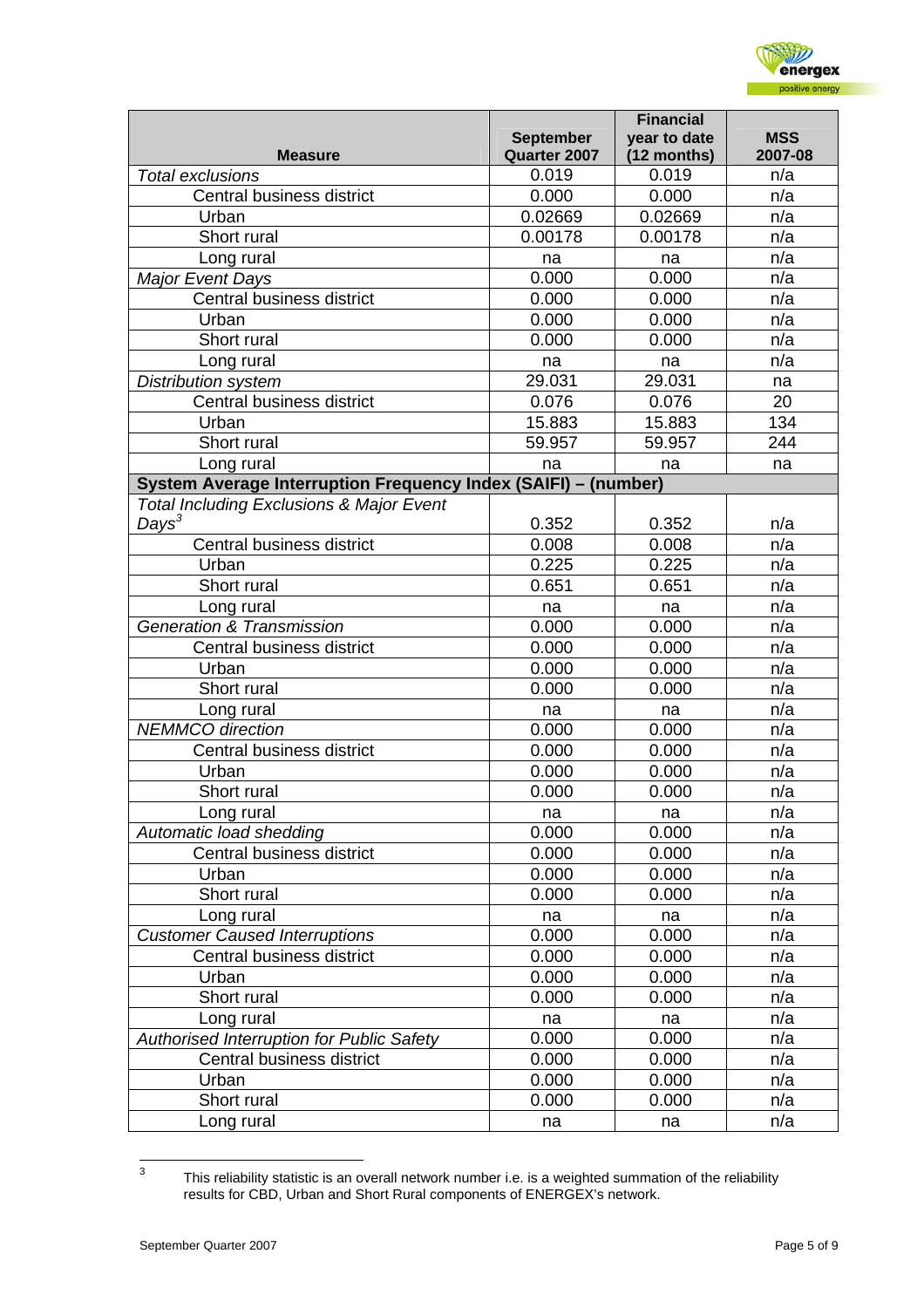

|                            | <b>September</b> | <b>Financial</b><br>year to date | <b>MSS</b> |
|----------------------------|------------------|----------------------------------|------------|
| <b>Measure</b>             | Quarter 2007     | (12 months)                      | 2007-08    |
| Total exclusions           | 0.000            | 0.000                            | n/a        |
| Central business district  | 0.000            | 0.000                            | n/a        |
| Urban                      | 0.000            | 0.000                            | n/a        |
| Short rural                | 0.000            | 0.000                            | n/a        |
| Long rural                 | na               | na                               | n/a        |
| <b>Major Event Days</b>    | 0.000            | 0.000                            | n/a        |
| Central business district  | 0.000            | 0.000                            | n/a        |
| Urban                      | 0.000            | 0.000                            | n/a        |
| Short rural                | 0.000            | 0.000                            | n/a        |
| Long rural                 | na               | na                               | n/a        |
| <b>Distribution system</b> | 0.352            | 0.352                            | na         |
| Central business district  | 0.008            | 0.008                            | 0.33       |
| Urban                      | 0.225            | 0.225                            | 1.54       |
| Short rural                | 0.651            | 0.651                            | 2.63       |
| Long rural                 | na               | na                               | na         |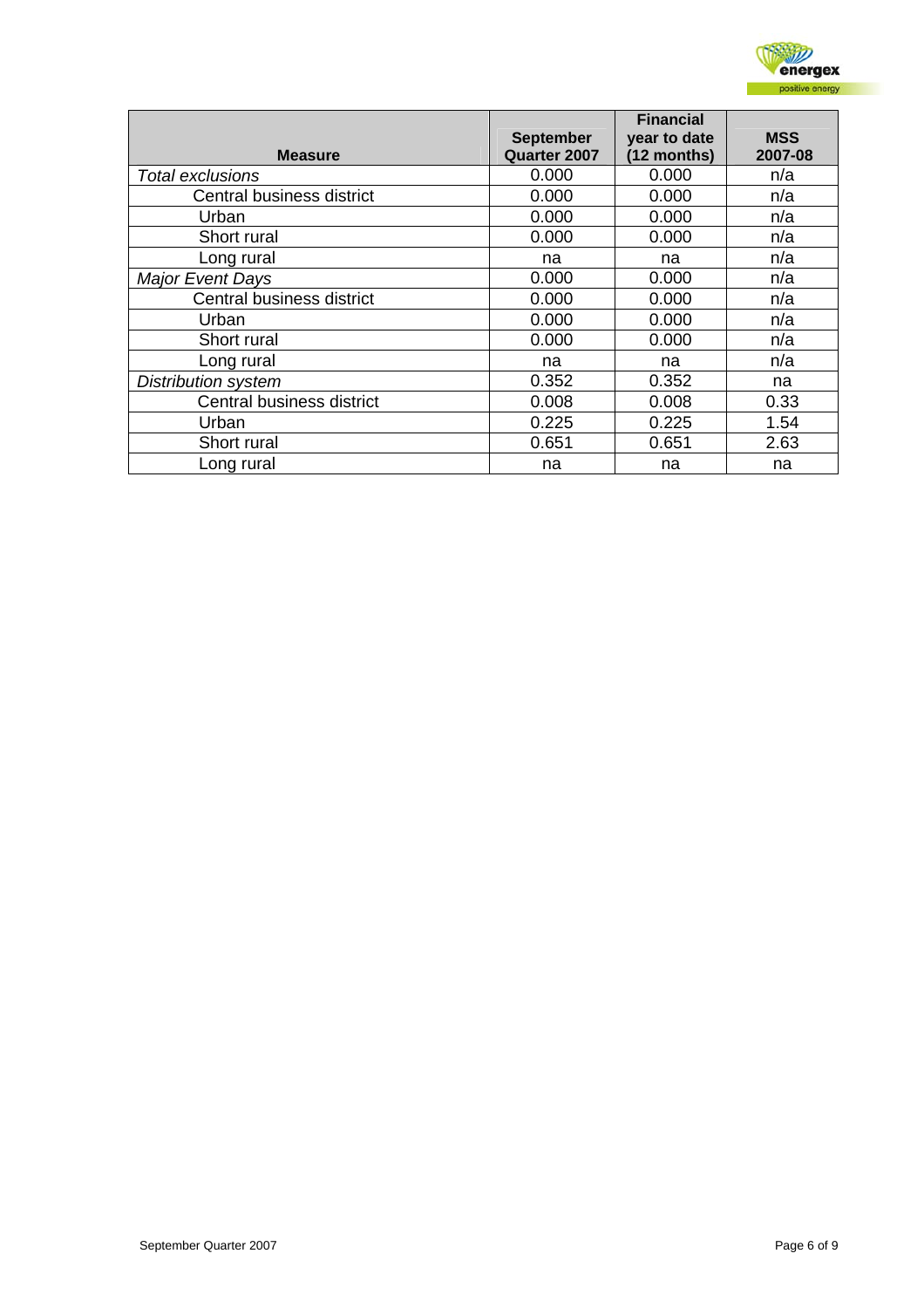

# **3.2 Additional Reliability Measures**

|                                                     |              |                                                              | September 2007 Quarter                                      | <b>Year to Date</b>                                          |                                                             |
|-----------------------------------------------------|--------------|--------------------------------------------------------------|-------------------------------------------------------------|--------------------------------------------------------------|-------------------------------------------------------------|
| <b>QCA Measures</b>                                 | <b>Units</b> | <b>Value</b><br>(before<br>removal of<br>excluded<br>events) | <b>Value</b><br>(after<br>removal of<br>excluded<br>events) | <b>Value</b><br>(before<br>removal of<br>excluded<br>events0 | <b>Value</b><br>(after<br>removal of<br>excluded<br>events) |
|                                                     |              | System Average Interruption Duration Index (SAIDI)           |                                                             |                                                              |                                                             |
| Planned<br>Distribution system                      | minutes      | 4.355                                                        | 4.355                                                       | 4.355                                                        | 4.355                                                       |
| <b>CBD</b>                                          | minutes      | 0.076                                                        | 0.076                                                       | 0.076                                                        | 0.076                                                       |
| Urban                                               | minutes      | 3.325                                                        | 3.325                                                       | 3.325                                                        | 3.325                                                       |
| <b>Short Rural</b>                                  | minutes      | 6.794                                                        | 6.794                                                       | 6.794                                                        | 6.794                                                       |
| Long Rural                                          | minutes      | na                                                           | na                                                          | na                                                           | na                                                          |
| Unplanned<br>Distribution system                    | minutes      | 24.695                                                       | 24.676                                                      | 24.695                                                       | 24.676                                                      |
| <b>CBD</b>                                          | minutes      | 0.000                                                        | 0.000                                                       | 0.000                                                        | 0.000                                                       |
| Urban                                               | minutes      | 12.584                                                       | 12.558                                                      | 12.584                                                       | 12.558                                                      |
| <b>Short Rural</b>                                  | minutes      | 53.165                                                       | 53.163                                                      | 53.165                                                       | 53.163                                                      |
| Long Rural                                          | minutes      | na                                                           | na                                                          | na                                                           | na                                                          |
| System Average Interruption Frequency Index (SAIFI) |              |                                                              |                                                             |                                                              |                                                             |
| Planned<br>Distribution system                      | number       | 0.016                                                        | 0.016                                                       | 0.016                                                        | 0.016                                                       |
| <b>CBD</b>                                          | number       | 0.008                                                        | 0.008                                                       | 0.008                                                        | 0.008                                                       |
| Urban                                               | number       | 0.012                                                        | 0.012                                                       | 0.012                                                        | 0.012                                                       |
| <b>Short Rural</b>                                  | number       | 0.028                                                        | 0.028                                                       | 0.028                                                        | 0.028                                                       |
| Long Rural                                          | number       | na                                                           | na                                                          | na                                                           | na                                                          |
| <b>Unplanned</b><br>Distribution system             | number       | 0.336                                                        | 0.335                                                       | 0.336                                                        | 0.335                                                       |
| <b>CBD</b>                                          | number       | 0.000                                                        | 0.000                                                       | 0.000                                                        | 0.000                                                       |
| Urban                                               | number       | 0.214                                                        | 0.213                                                       | 0.214                                                        | 0.213                                                       |
| <b>Short Rural</b>                                  | number       | 0.623                                                        | 0.623                                                       | 0.623                                                        | 0.623                                                       |
| Long Rural                                          | number       | na                                                           | na                                                          | na                                                           | na                                                          |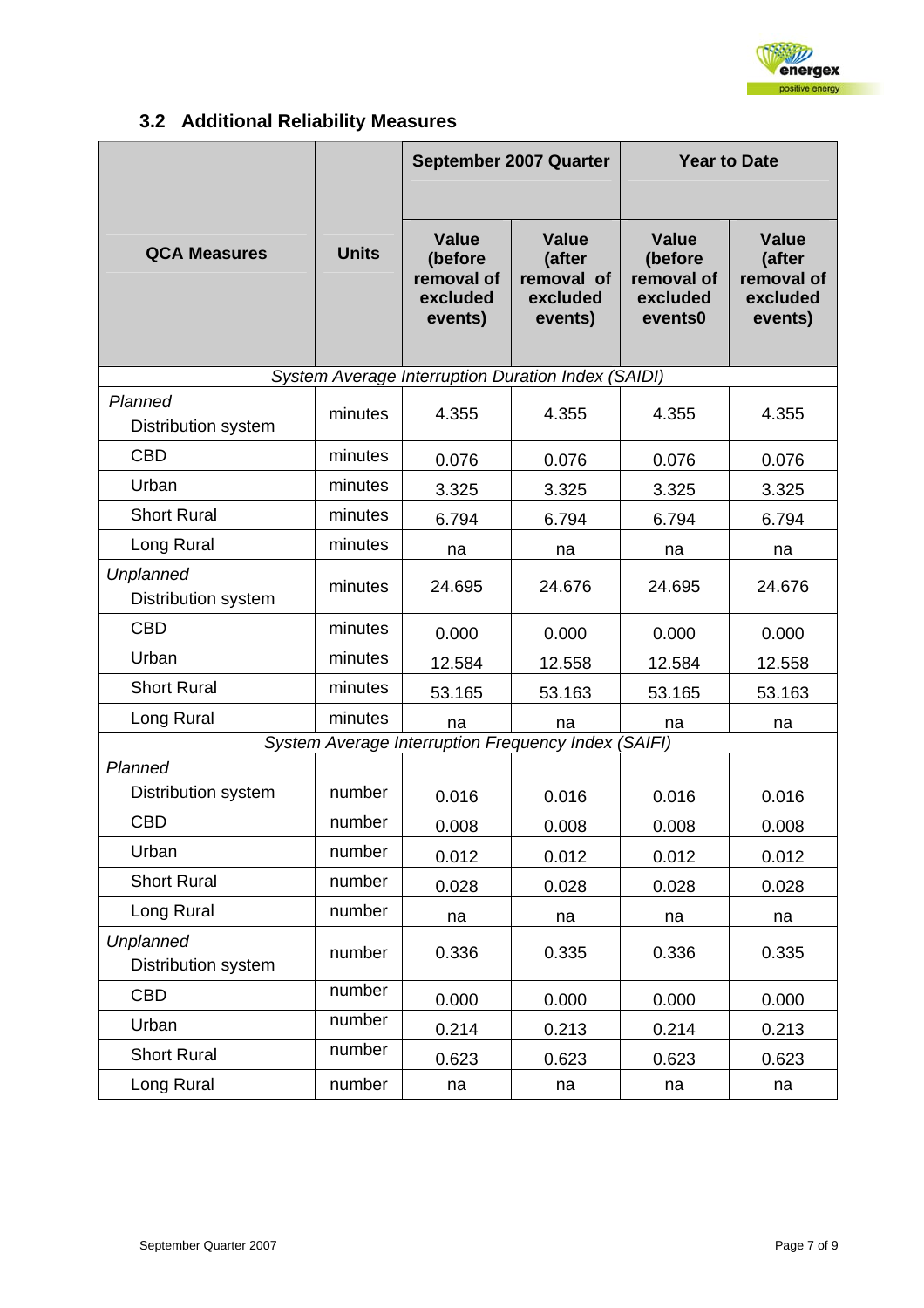

## **4. EXPLANATION FOR EXCEEDING MSS**

| <b>Explanation</b>                                            | <b>Exceeded MSS</b> |
|---------------------------------------------------------------|---------------------|
| No YTD performance figures have exceeded the MSS for 2007/08. | none                |

## **5. DESCRIPTION OF MAJOR EVENT DAYS**

| <b>Description of Events</b> | Date |
|------------------------------|------|
| No recorded events           | none |

## **6. GUARANTEED SERVICE LEVELS - DISTRIBUTION**

| <b>GSL Description</b>                                                            | No. of<br><b>Claims</b><br>Paid<br>for<br><b>Period</b> | <b>Total</b><br>\$'s<br><b>Paid for</b><br><b>Period</b> | No of<br><b>Claims</b><br><b>Rejected</b><br>for<br><b>Period</b> | <b>Cumulative</b><br>No. of<br><b>Claims for</b><br>financial<br>YTD <sup>#</sup> | <b>Cumulative</b><br>\$'s Paid for<br>financial<br>$YTD^*$ | <b>Cumulative</b><br><b>No of Claims</b><br><b>Rejected</b><br>for financial<br>YTD <sup>#</sup> |
|-----------------------------------------------------------------------------------|---------------------------------------------------------|----------------------------------------------------------|-------------------------------------------------------------------|-----------------------------------------------------------------------------------|------------------------------------------------------------|--------------------------------------------------------------------------------------------------|
| Non notification<br>Planned Interruption<br>- Business<br>$(GSL = $50)$           | $\overline{0}$                                          | \$0                                                      | $\mathbf 0$                                                       | $\mathbf 0$                                                                       | \$0                                                        | $\mathbf 0$                                                                                      |
| Non notification<br>Planned Interruption<br>- Residential<br>$(GSL = $20)$        | 1                                                       | \$20                                                     | $\mathbf 0$                                                       | 1                                                                                 | \$20                                                       | $\pmb{0}$                                                                                        |
| New Connection -<br>Failure to Complete<br>$(GSL = $40/day$<br>late)              | 34                                                      | \$2,960                                                  | $\mathbf 0$                                                       | 34                                                                                | \$2,960                                                    | $\mathbf 0$                                                                                      |
| Wrongful<br>Disconnection<br>$(GSL = $100)$                                       | 35                                                      | \$3,500                                                  | $\overline{0}$                                                    | 35                                                                                | \$3,500                                                    | $\overline{0}$                                                                                   |
| Failure to<br>Reconnect<br>$(GSL = $40/day$<br>late)                              | $\mathbf{1}$                                            | \$40                                                     | $\mathbf 0$                                                       | 1                                                                                 | \$40                                                       | $\mathbf 0$                                                                                      |
| <b>Hot Water</b><br>Complaint - Failure<br>to attend<br>$(GSL = $40/day$<br>late) | 1                                                       | \$40                                                     | $\mathbf 0$                                                       | 1                                                                                 | \$40                                                       | $\pmb{0}$                                                                                        |
| <b>Missed Scheduled</b><br>Appointment<br>$(GSL = $40)$                           | 5                                                       | \$200                                                    | 0                                                                 | 5                                                                                 | \$200                                                      | $\mathbf 0$                                                                                      |
| Reliability-<br>interruption duration<br>$(GSL = $80)$                            | $\mathbf{1}$                                            | \$80                                                     | 11                                                                | 1                                                                                 | \$80                                                       | 11                                                                                               |
| Reliability-<br>interruption<br>frequency<br>$(GSL = $80)$                        | 0                                                       | $\mathbf 0$                                              | 6                                                                 | $\mathbf 0$                                                                       | $\mathbf 0$                                                | 6                                                                                                |
| <b>Total:</b>                                                                     | 78                                                      | \$6,840                                                  | 17                                                                | 78                                                                                | \$6,840                                                    | 17                                                                                               |

Notes: # Cumulative claims for 2007-08 financial year to date.